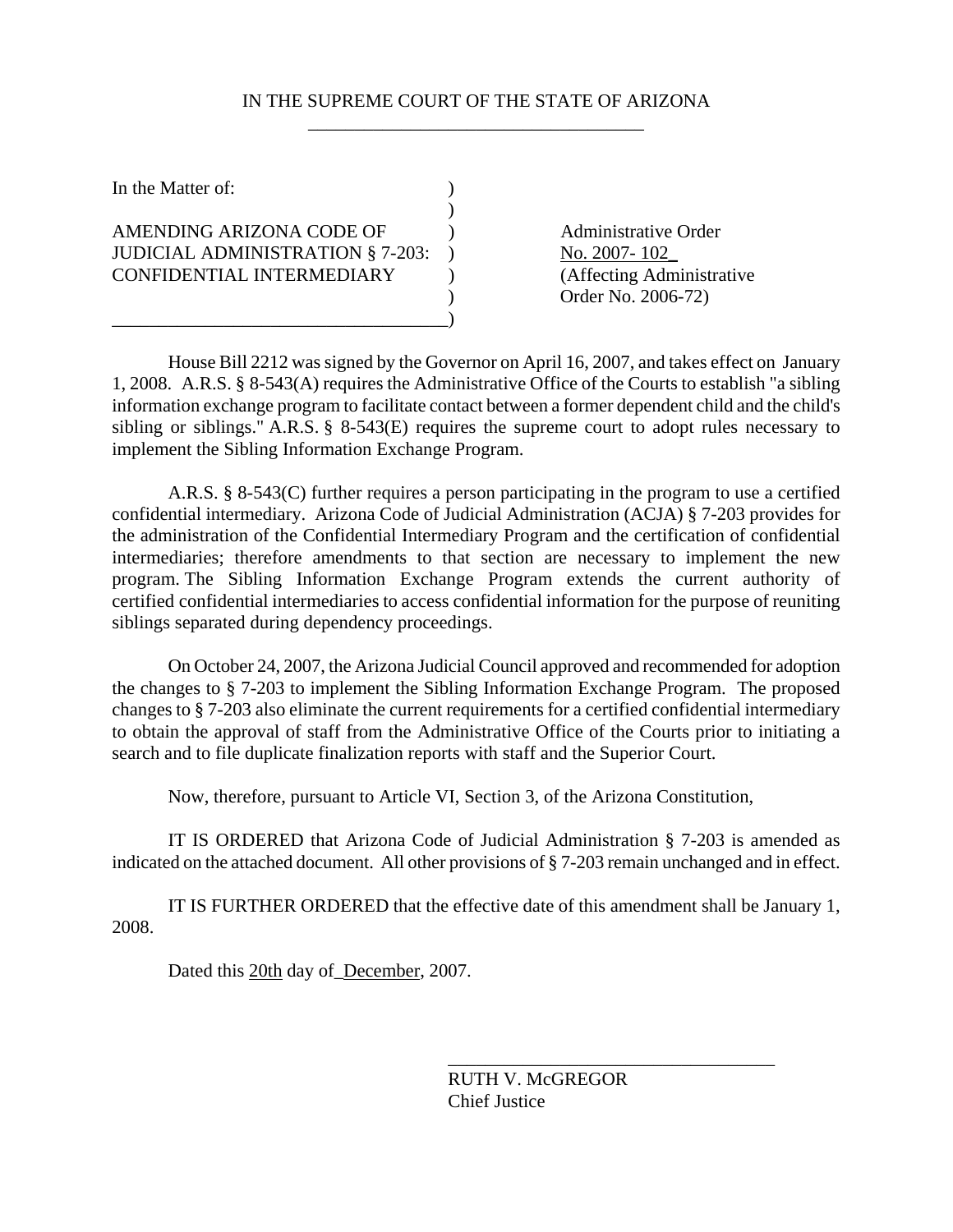# **ARIZONA CODE OF JUDICIAL ADMINISTRATION Part 7: Administrative Office of the Courts Chapter 2: Certification and Licensing Programs Section 7-203: Confidential Intermediary**

*[Added text is shown underlined, deleted text by strikethrough.]* 

## **A. Definitions.** In addition to the definitions in ACJA § 7-201(A), the following definitions apply:

**"**Adoptee" means an individual adopted pursuant to A.R.S. §§ 8-102 and 14-8101.

"Agency" means "a person other than the division licensed by the division to place children for adoption, including an attorney or law firm" as provided by A.R.S. § 8-101(2).

"Child" means "any person under eighteen years of age" as provided by A.R.S. § 8-101(4).

"Confidential intermediary" means a person who completes the requirements for certification as established by ACJA § 7-201, this section and A.R.S. § 8-134 and who possesses a valid confidential intermediary certificate issued by the supreme court.

"Former dependent child" means "a person who was previously adjudicated a dependent child in a dependency proceeding that has been dismissed by order of the juvenile court" as provided by ARS § 8-501(3).

"Mentor" means a certified confidential intermediary who assists an inexperienced certified confidential intermediary throughout a case.

"Search" means the process where a confidential intermediary, upon the request of a birth parent, adoptive parent, adoptee or birth sibling of an adoptee qualified individual pursuant to A.R.S. § 8-134(A) or A.R.S. § 8-543(B), or upon a court order, reviews court, agency, and public or other authorized records to locate information regarding an adoptee, birth parent, adoptive parent or birth sibling of an adoptee, or sibling of a former dependant child.

"Sibling" means "For the purpose of this section, "sibling" includes a person who shares a common biological parent, stepparent or adoptive parent" as provided by A.R.S. § 8-543(F).

**B. Applicability.** This section governs the confidential intermediary and sibling information exchange programs, applies to every confidential intermediary in the state and is read in connection with ACJA § 7-201: General Requirements. In the event of a conflict between this section and ACJA § 7-201, the provisions of this section shall govern.

1. A.R.S. § 8-134(J) provides:

A person shall not act as a confidential intermediary unless the person possesses a confidential intermediary certificate issued by the supreme court. In order to be certified as a confidential intermediary a person shall meet and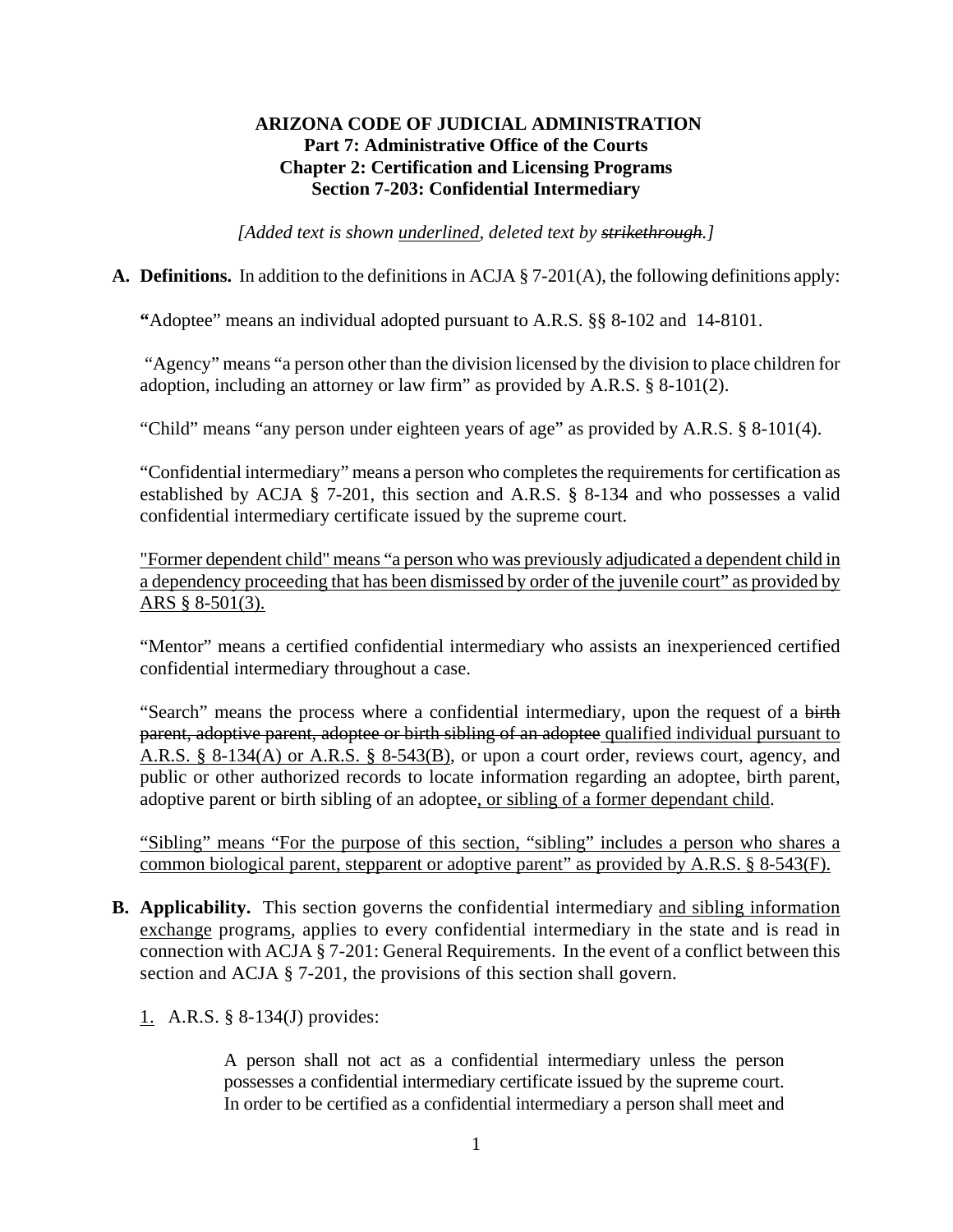maintain the minimum standards prescribed by this section and the rules adopted by the supreme court.

- 2. Regarding the sibling information exchange program, A.R.S. § 8-543(C) provides: "A person participating in the program shall use a confidential intermediary who is certified pursuant to section 8-134."
- **C. Purpose.** In addition to the requirements of ACJA § 7-201(C), this section is intended to result in the effective administration of the confidential intermediary and sibling information exchange programs.

## **D. Administration.**

- 1. Role and Responsibilities of the Supreme Court.
	- a. In addition to the requirements of ACJA  $\S$  7-201(D), A.R.S.  $\S$  8-134(I) states:

The Arizona supreme court shall administer the confidential intermediary program. The court shall adopt rules and procedures necessary to implement the program, including qualifications, required fees, minimum standards for certification, training and standards of conduct of confidential intermediaries, and shall establish the fees that may be charged by a confidential intermediary.

- b. In addition to the requirements of ACJA § 7-201(D), A.R.S. § 8-543(A) states: "The administrative office of the courts shall establish a sibling information exchange program to facilitate contact between a former dependent child and the child's sibling or siblings."
- 2. Role and Responsibilities of the Director. These responsibilities are contained in ACJA § 7-201(D).
- 3. Role and Responsibilities of the Deputy Director. These responsibilities are contained in ACJA § 7-201(D).
- 4. Role and Responsibilities of Division Staff. These responsibilities are contained in ACJA § 7-201(D).
- 5. Confidential Intermediary Board. In addition to the requirements of ACJA § 7-201(D), the following requirements apply:
	- a. The confidential intermediary board is established, comprised of the following eleven members:
		- (1) Four certified confidential intermediaries who have been confidential intermediaries for no less than five years;
		- (2) One superior court judicial officer or trial court administrator;
		- (3) One attorney;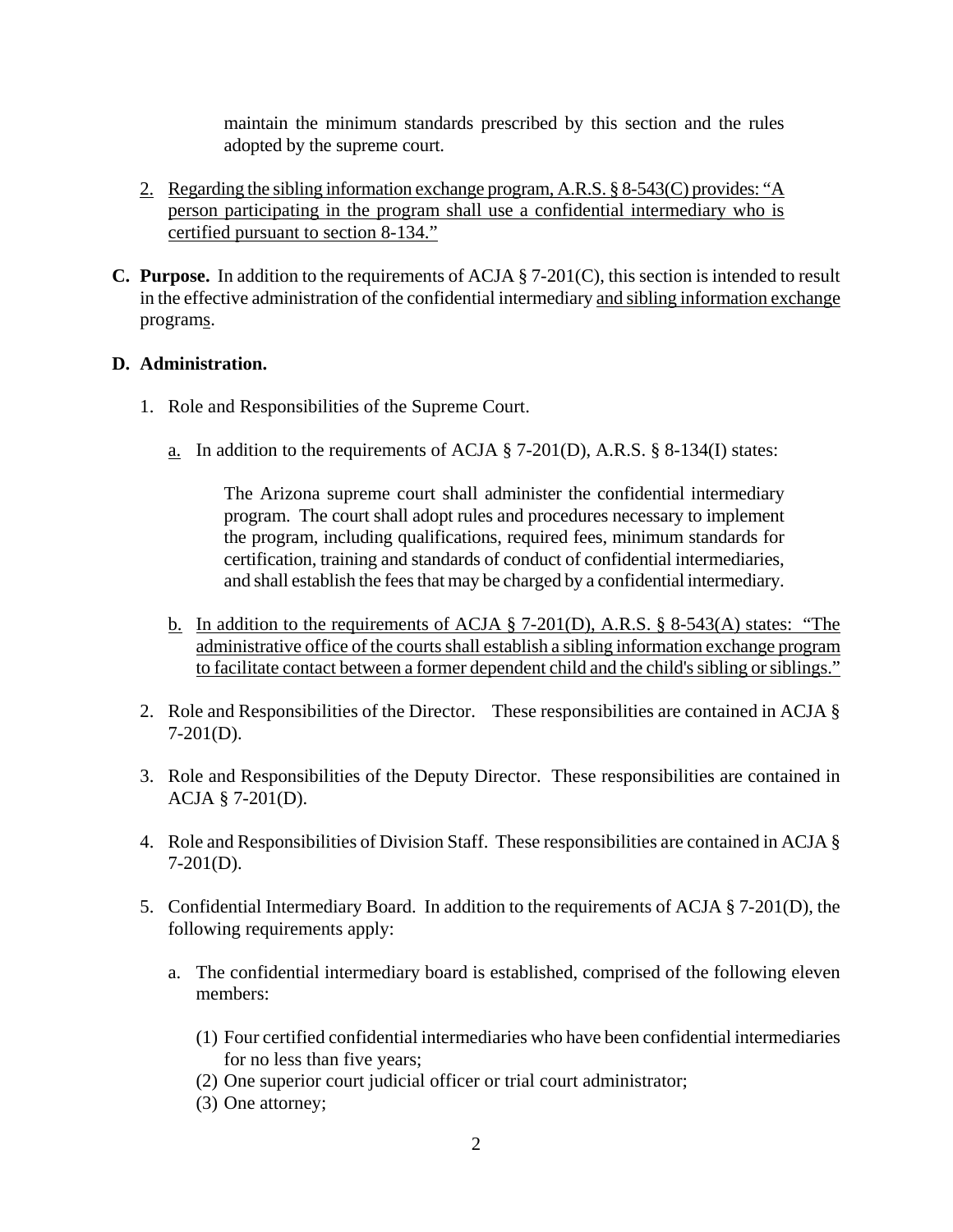- (4) Two public members;
- (5) One clerk of the superior court or designee;
- (6) One adoption agency related representative; and
- (7) One additional member appointed by the chief justice of the supreme court.
- b. The board shall meet no less than two times per year for regular meetings.
- 6. Fund. The division staff shall deposit all collected fees in the confidential intermediary and fiduciary fund, in accordance with A.R.S.  $\S$  8-135(A). This fund consists "of the monies received pursuant to § 12-284.03, subsection A, paragraph 8, § 36-341, subsection B, §14- 5651, subsection A, legislative appropriations, donations, fees, grants and contracts to implement the confidential intermediary program established by § 8-134 and the sibling information exchange program established pursuant to § 8-543… The supreme court shall administer the fund subject to legislative appropriation."

## **E. Initial Certification.**

- 1. Application for Initial Certification. In addition to the requirements of ACJA § 7-201(E), the applicant shall meet the following requirements:
	- a. Fingerprinting. A.R.S. § 8-134(K) provides: "In carrying out the provisions of this section the supreme court shall require applicants for a confidential intermediary certificate to furnish fingerprints and the supreme court shall obtain criminal history record information pursuant to § 41-1750."
	- b. Initial Training. The division staff shall provide initial training for confidential intermediary applicants no less than one time per year. The training shall consist of a minimum of twelve hours of instruction. All applicants for initial certification shall attend the entire initial training session.
	- c. Fees. An applicant shall pay the fees for certification specified in subsection (K).
- 2. Qualifications for Initial Certification. In addition to the requirements of ACJA § 7-201, an applicant for certification as a confidential intermediary shall meet the following minimum qualifications and be:
	- a. 21 years of age or more;
	- b. A citizen of the United States or legal resident; and
	- c. In compliance with all requirements for application for initial certification pursuant to ACJA § 7-201and subsection (E).
- 3. Examination. In addition to the requirements of ACJA  $\S$  7-201(E), the division staff shall administer the examination no less than one time per year in conjunction with the initial training.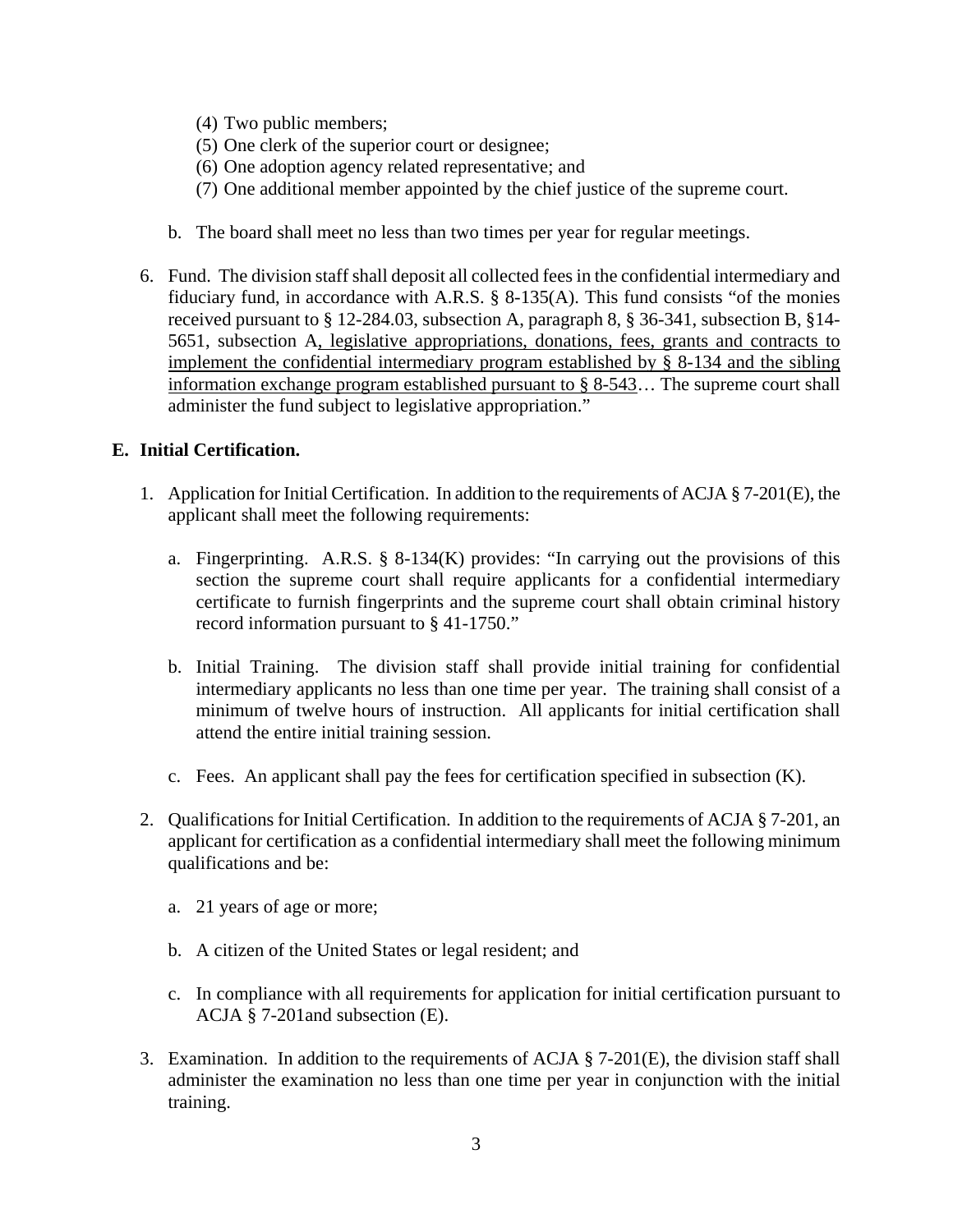- 4. Decision Regarding Certification. These requirements are contained in ACJA § 7-201 (E).
- 5. Exemption from Certification. No certification is required of any agency licensed by the state or the Arizona Department of Economic Security pursuant to A.R.S. § 8-126 (1).
- **F. Role and Responsibilities of Certificate Holders.** In addition to the requirements of ACJA § 7-201 (F), the following provisions apply to confidential intermediaries:
	- 1. Standards of Conduct. Each confidential intermediary shall adhere to the standards of conduct in subsection (J), and A.R.S.  $\S 8-134$  (I) and A.R.S.  $\S 8-543$  (C).
	- 2. Identification. When accessing files related to a search, a confidential intermediary shall provide the valid photo identification issued by the confidential intermediary program with the request for appointment form identifying the individual as the confidential intermediary appointed to the case.
	- 3. Parties. A confidential intermediary shall provide services only to those parties who are eligible pursuant to A.R.S.  $\S$  8-134(A) or A.R.S.  $\S$  8-543(B).
		- a. Adoption Searches.
			- (1) A.R.S. § 8-134(A) provides:
				- A. Any of the following persons may use the services of a confidential intermediary who is listed with the court:
					- 1. The adoptive parents of an adoptee who is at least eighteen years of age or, if the adoptive parents are deceased, the adoptee's guardian.
					- 2. An adoptee if the adoptee is at least eighteen years of age.
					- 3. If an adoptee is deceased, the adoptee's spouse if the spouse is the legal parent or guardian of any child of the adoptee.
					- 4. If an adoptee is deceased, any progeny of the adoptee who is at least eighteen years of age.
					- 5. Either of the birth parents of an adoptee.
					- 6. If the birth parent of an adoptee is deceased, the parent of the birth parent.
					- 7. A biological sibling of the adoptee if the sibling is at least eighteen years of age.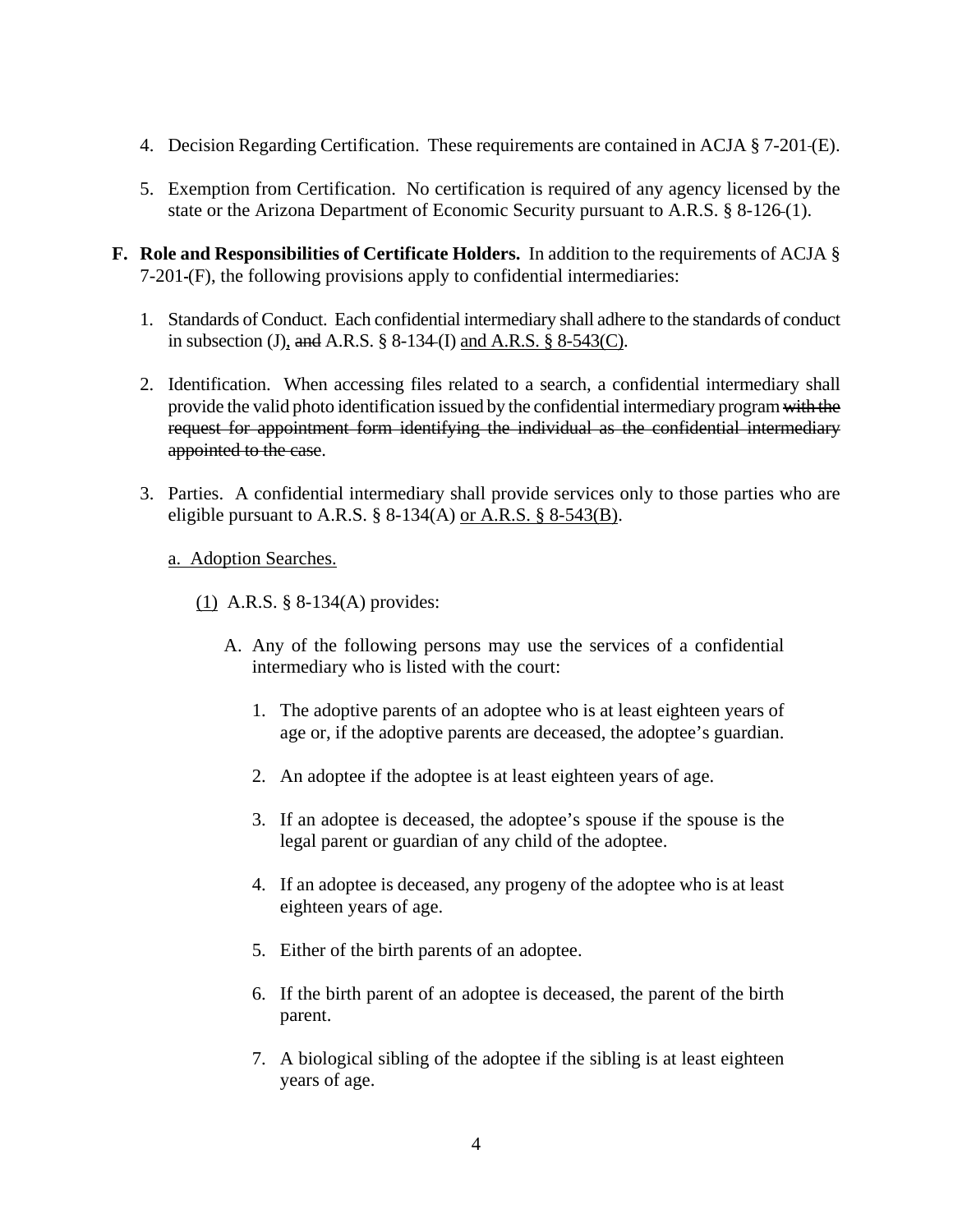#### b. (2) A.R.S. § 8-134 further provides:

- G. On receipt of a written statement from a physician that explains in detail how a health condition may seriously affect the health of the adoptee or a direct descendant of the adoptee, the court shall order the confidential intermediary program to appoint a confidential intermediary. The confidential intermediary shall make a diligent effort to notify an adoptee who has attained eighteen years of age, an adoptive parent or guardian of an adoptee who has not attained eighteen years of age or a direct descendant of a deceased adoptee that the nonidentifying information is available and shall be provided on written request.
- H. On receipt of a written statement from a physician that explains in detail why a serious health condition of the adoptee or a direct descendent of the adoptee should be communicated to the birth parent or biological sibling to enable the birth parent or biological sibling to make an informed medical decision, the court shall order the confidential intermediary program to appoint a confidential intermediary. The confidential intermediary shall make a diligent effort to notify those individuals that the nonidentifying information is available and shall be provided on written request.
- b. Sibling Information Searches
	- (1) A.R.S. § 8-543(B) provides:
		- B. The following persons may participate in the program:
			- 1. An adult who is a former dependent child.
			- 2. A juvenile who is a former dependent child, through any of the following:
				- (a) The juvenile's adoptive parent.
				- (b) The juvenile's guardian.
				- (c) The juvenile's biological parent if that person has legal custody of the child and is not a party to a pending dependency proceeding.
			- 3. The adult sibling of a former dependent child.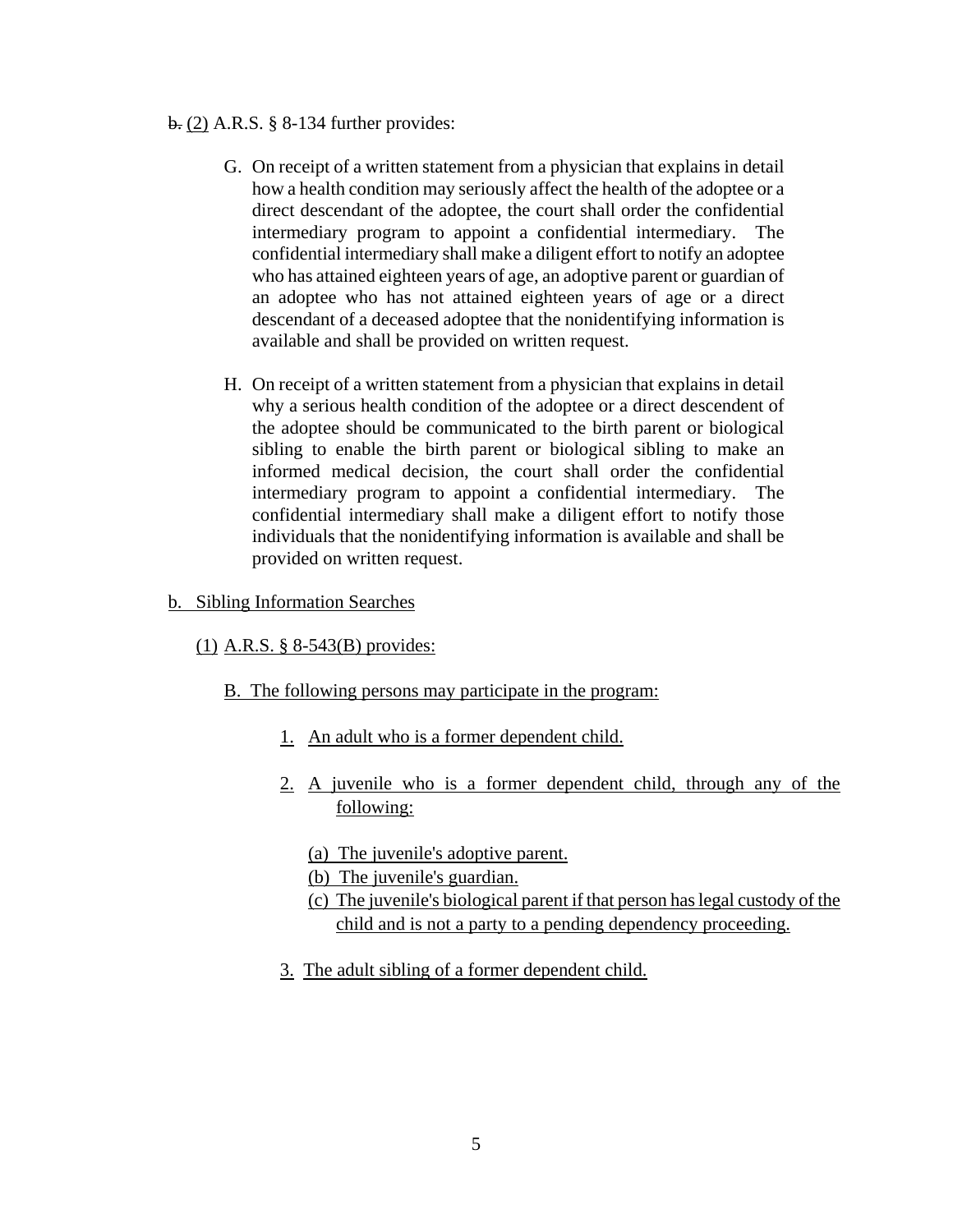- 4. Sharing of Information.
	- a. Adoption Searches.
		- (1) A.R.S. § 8-134 provides:
			- C. [A] confidential intermediary may inspect documents compiled pursuant to this article. Documents include the court records, division records, agency records and maternity home records. The confidential intermediary shall keep confidential all information obtained during the course of the investigation. The intermediary shall use confidential information only to arrange a contact or share information between the person who initiates the search and the person who is the subject of the search. A confidential intermediary shall review the court record before making any contact with an adoptee to determine if an affidavit has been filed pursuant to subsection E of this section. Except as provided pursuant to subsection A, paragraphs 1, 2, 4 and 7 and subsection G of this section, a confidential intermediary shall not contact persons under twenty-one years of age.
			- D. The confidential intermediary shall obtain written consent from the person who initiated the search and the person who is the subject of the search before arranging for the sharing of identifying information or a contact between them. If the confidential intermediary discovers the subject of the search is deceased or that the identity of the birth father was unknown to or not revealed by the birth mother, the confidential intermediary shall share this information with the person initiating the search. If the confidential intermediary, after a diligent effort, is unable to locate the subject of the search to obtain written consent to share information, the confidential intermediary shall share this information with the person initiating the search and prepare and place with the compiled documents a written report describing search efforts. If the person who initiated the search petitions the court to release identifying information, the court shall review the report prepared by the confidential intermediary and shall decide if the information may be released and in what manner the information may be released if the court determines there is good cause.
			- E. An adoptive parent who has not informed an adoptee that the adoptee was adopted may file an affidavit so stating with the court where the adoption took place. The affidavit may be withdrawn at any time by the adoptive parent. If an affidavit is a part of the court record, the confidential intermediary shall not make contact with the adoptee unless the adoptive parent withdraws the affidavit and grants permission in writing or the adoptee has filed an affidavit stating that the adoptee knows about the adoption and wishes to make contact with the birth parent.
			- F. A birth parent who has not informed the parent's biological offspring of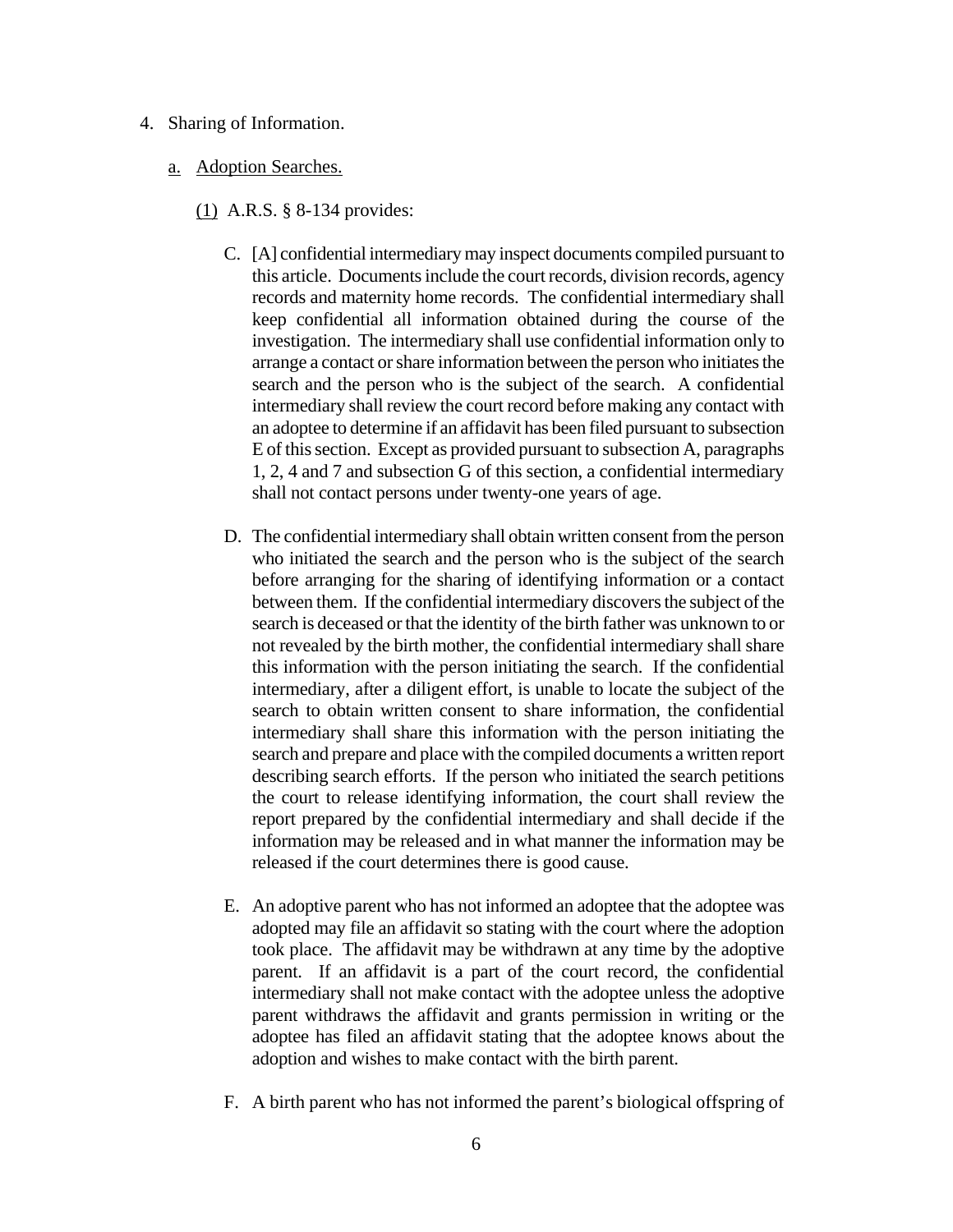the existence of the adoptee may file an affidavit so stating with the court where the adoption took place. The affidavit may be withdrawn at any time by the birth parent. If an affidavit is a part of the court record, the confidential intermediary shall not make contact with the biological sibling unless the birth parent withdraws the affidavit and grants permission in writing or the biological sibling has filed an affidavit stating that the biological sibling knows about the adoptee and wishes to make contact with the adoptee.

- b. Sibling Information Searches.
	- (1) A.R.S. § 8-543 provides:
		- C. A person participating in the program shall use a confidential intermediary who is certified pursuant to section 8-134. The confidential intermediary may access court, division and agency records. The confidential intermediary must keep confidential all information the intermediary obtains during the course of the investigation and may use this information only to arrange a contact or to share information between the person who initiates the search and the person who is the subject of the search. The confidential intermediary shall not contact any person who is under eighteen years of age.
		- D. If a former dependent child does not wish to be contacted by the child's sibling or siblings the former dependent child may file an affidavit so stating with the court. If an affidavit is part of the court record, the confidential intermediary shall not make contact with the former dependent child unless the former dependent child withdraws the affidavit and grants permission in writing or the former dependent child has filed an affidavit stating that the former dependent child knows about the sibling or siblings and wishes to make contact with the sibling or siblings.
- 5. Notice of Withdrawal. A confidential intermediary may withdraw from a search for any reason.
	- a. If a confidential intermediary withdraws from a search, the confidential intermediary shall submit a notice of withdrawal form to division staff for that search.
	- b. The confidential intermediary shall submit to division staff a finalization report for each case the confidential intermediary withdraws from, pursuant to subsection (F)(6).
- 6. Finalization Report. A confidential intermediary shall file with division staff a finalization report on all completed searches or searches where the confidential intermediary has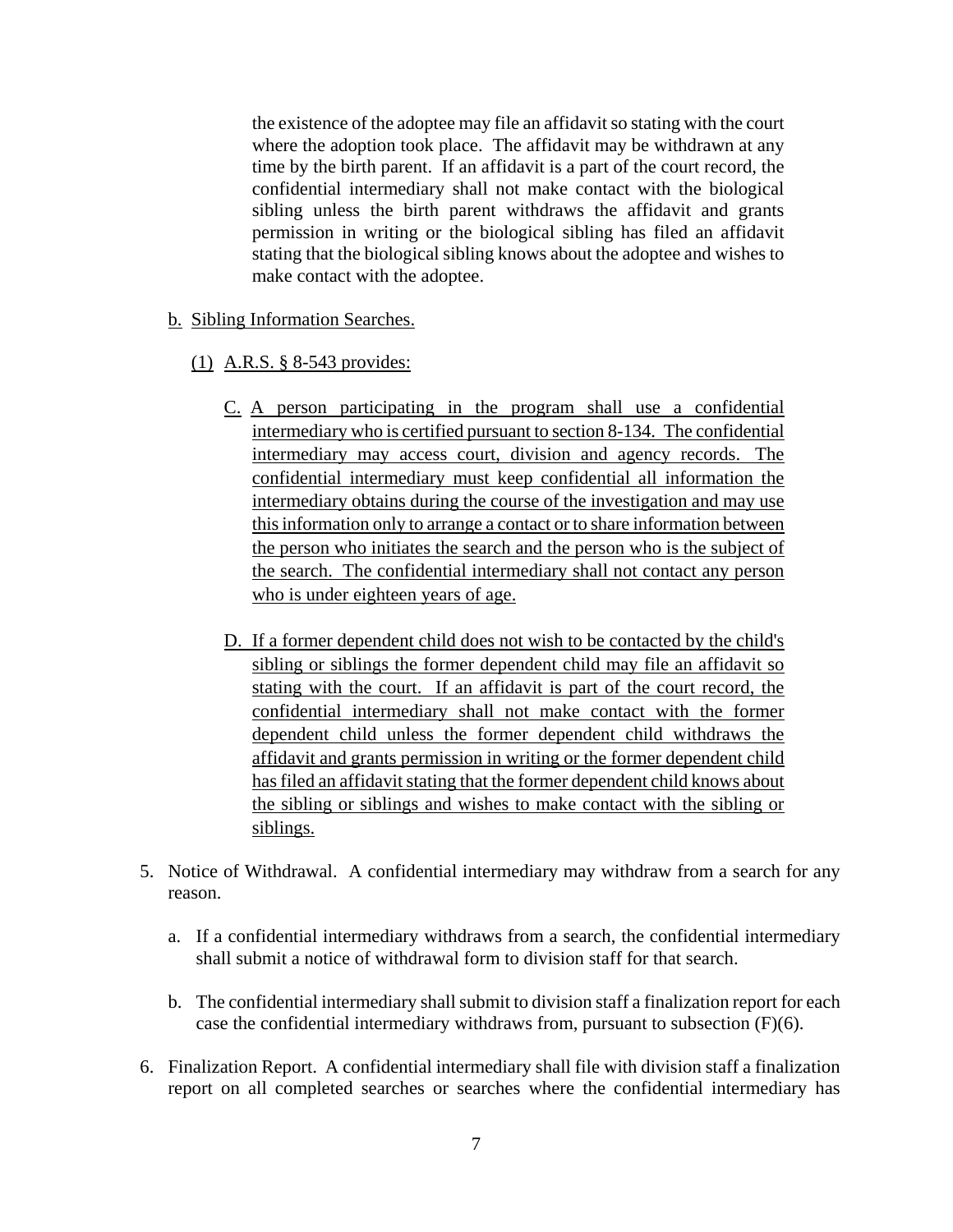withdrawn within 45 days of the withdrawal. These requirements also apply when a confidential intermediary voluntarily surrenders their certificate or their certificate is placed on inactive status.

- a. The finalization report shall include:
	- (1) A copy of the consent or refusal documents;
	- (2) Documentation of a consultation or mentoring agreement;
	- (3) A copy of the file review statement; and
	- (4) Original appointment form issued by division staff; and
	- (5) (4) A summary report of the search process and outcome.
- b. The confidential intermediary shall file a copy of the finalization report with the juvenile court in the county the adoption was finalized. The finalization report shall include:

(1) Original consent or refusal documents; (2) Documentation of a consultation or mentoring agreement; and (3) A summary report of the search process and outcome.

- 7. Retention of Records. A confidential intermediary shall maintain all search related documentation, including receipts for every search for no less than five years.
- 8. Voluntary Surrender or Request for Inactive Status. In addition to the requirements of ACJA  $\S$  7-201(E)(7) and (E)(8), when a confidential intermediary voluntarily surrenders their certificate or is placed on inactive status, the confidential intermediary shall:
	- a. Submit a notice of withdrawal form pursuant to subsection  $(F)(5)$  for each open search approved for the confidential intermediary;
	- b. Provide notice of the withdrawal to each affected client; and
	- c. Submit the finalization report pursuant to subsection (F)(6).
- **G. Renewal of Certification.** In addition to the requirements of ACJA § 7-201(G), the following requirements apply:
	- 1. Expiration Date. All certificates expire at midnight on October 31, 2006 and every evennumbered year thereafter.
	- 2. Continuing Education. All confidential intermediaries shall complete at least twelve hours of continuing education pursuant to subsection (L).
- **H. Complaints, Investigations, Disciplinary Proceedings and Certification and Disciplinary Hearings.** These requirements are contained in ACJA § 7**-**201(H).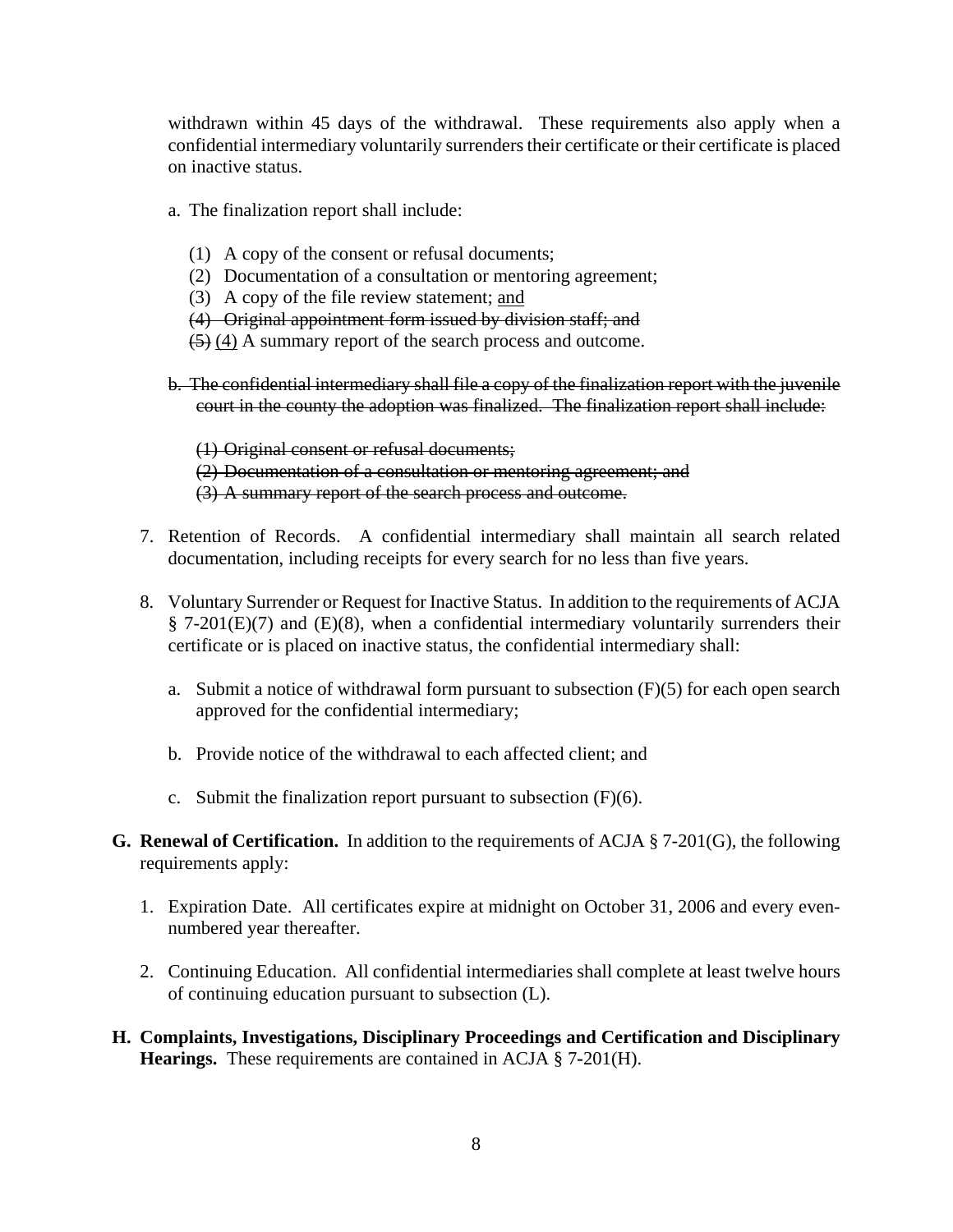- **I. Policies and Procedures for Board Members.** These requirements are contained in ACJA § 7-  $201(I).$
- **J. Standards of Conduct.** The following standards of conduct apply to all confidential intermediaries pursuant to A.R.S. § 8-134(I) and A.R.S. § 8-543 to establish minimum standards for performance by confidential intermediaries and to ensure confidentiality of the search and consent process.
	- 1. Confidentiality.
		- a. The confidential intermediary shall keep paramount in all actions the importance and significance of confidentiality. The confidential intermediary shall exercise extreme care and diligence in respecting the privacy and confidentiality of all parties involved in the search.
		- b. The confidential intermediary shall keep confidential all information obtained during the course of the search and shall use said confidential information only to arrange a contact or to share that information which is permitted by A.R.S. § 8-134 and A.R.S. § 8-543 between the person who initiated the search and the person who is the subject of the search.
		- c. The confidential intermediary shall review the court records to determine whether an affidavit has been filed by a party consenting to or blocking contact and act according to the wishes expressed by such an affidavit.
		- d. The confidential intermediary shall perform duties and responsibilities pursuant to Arizona laws relating to adoption including limitations on the release of information.
		- e. The confidential intermediary shall maintain required records in a professional manner while protecting the confidentiality of information contained in the records.
		- f. The confidential intermediary, having located the sought-after party, shall divulge only that information necessary to allow the client and located party to make an informed decision whether or not to consent to the release of identifying information. In order to meet the requirements of informed consent, the confidential intermediary shall share only the information necessary for the physical safety and protection of the parties and their families. The confidential intermediary shall present such information in a nonjudgmental manner.
		- g. On a case-by-case basis, the confidential intermediary may consult with another confidential intermediary sharing only that information on a case which is necessary for the specific purpose of soliciting ideas or information that would assist the confidential intermediary in carrying out the search to arrange a contact. The discharge summary finalization report shall clearly designate the consulting confidential intermediary. All confidentiality restrictions apply to both confidential intermediaries.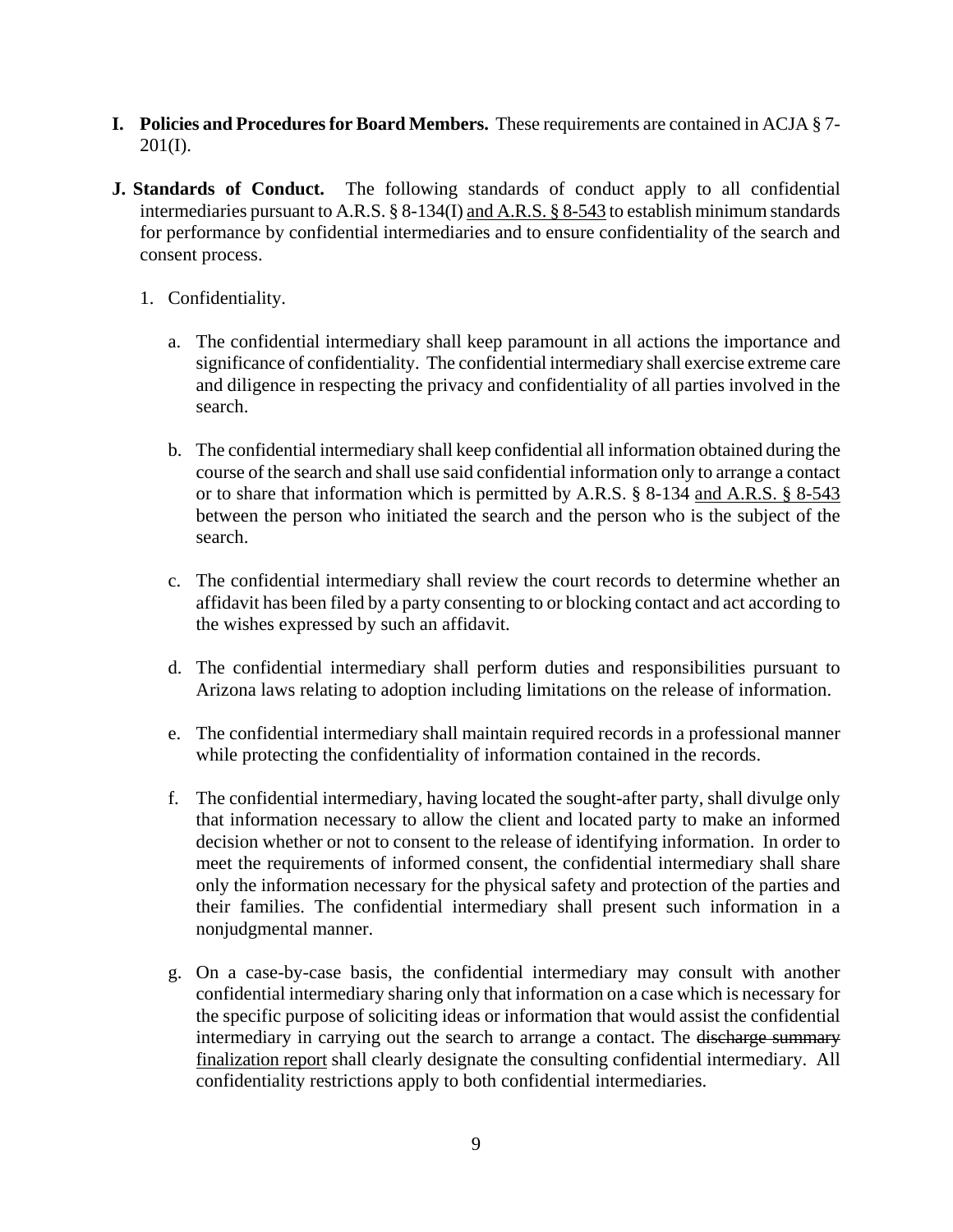- h. The confidential intermediary may act as a mentor to assist an inexperienced confidential intermediary. The inexperienced confidential intermediary and the mentoring confidential intermediary may share confidential information for the purpose of instruction for the result of an increased skill level and a successful search. The request for appointment form and the discharge summary finalization report shall clearly designate the mentoring confidential intermediary. All confidentiality restrictions apply to both confidential intermediaries.
- 2. Skills and Knowledge*.* 
	- a. The confidential intermediary shall demonstrate adequate skills and knowledge to perform the work of a confidential intermediary and shall fulfill ongoing continuing education requirements to maintain professional growth as specified by ACJA § 7-201 and subsection (L).
	- b. The confidential intermediary has an obligation to have knowledge and keep informed of all current and applicable laws regarding adoption and sibling information exchange issues.
	- c. The confidential intermediary shall inform the parties of the availability of resources for support.
	- d. The confidential intermediary has a responsibility to maintain a working knowledge of documents and information customarily contained in court and agency files.
	- e. The confidential intermediary shall possess the necessary verbal and written communication skills sufficient to perform the confidential intermediary role, including an aptitude for communicating in person, by telephone and by correspondence.
	- f. The confidential intermediary shall manage each case proficiently. Skills required include, but are not limited to, skills necessary to perform the search, make contact, maintain records and discharge the case in a timely fashion.
	- g. The confidential intermediary shall keep the client reasonably informed about the status of the search and promptly comply with reasonable requests for information.
	- h. The confidential intermediary shall prepare complete, accurate and understandable reports and discharge summaries.
	- i. The confidential intermediary shall conduct each search demonstrating efforts appropriate to the case.
	- j. The confidential intermediary shall perform a diligent and expedient search if the search is a court-ordered medical search.
	- k. The confidential intermediary shall otherwise perform a search using proper diligence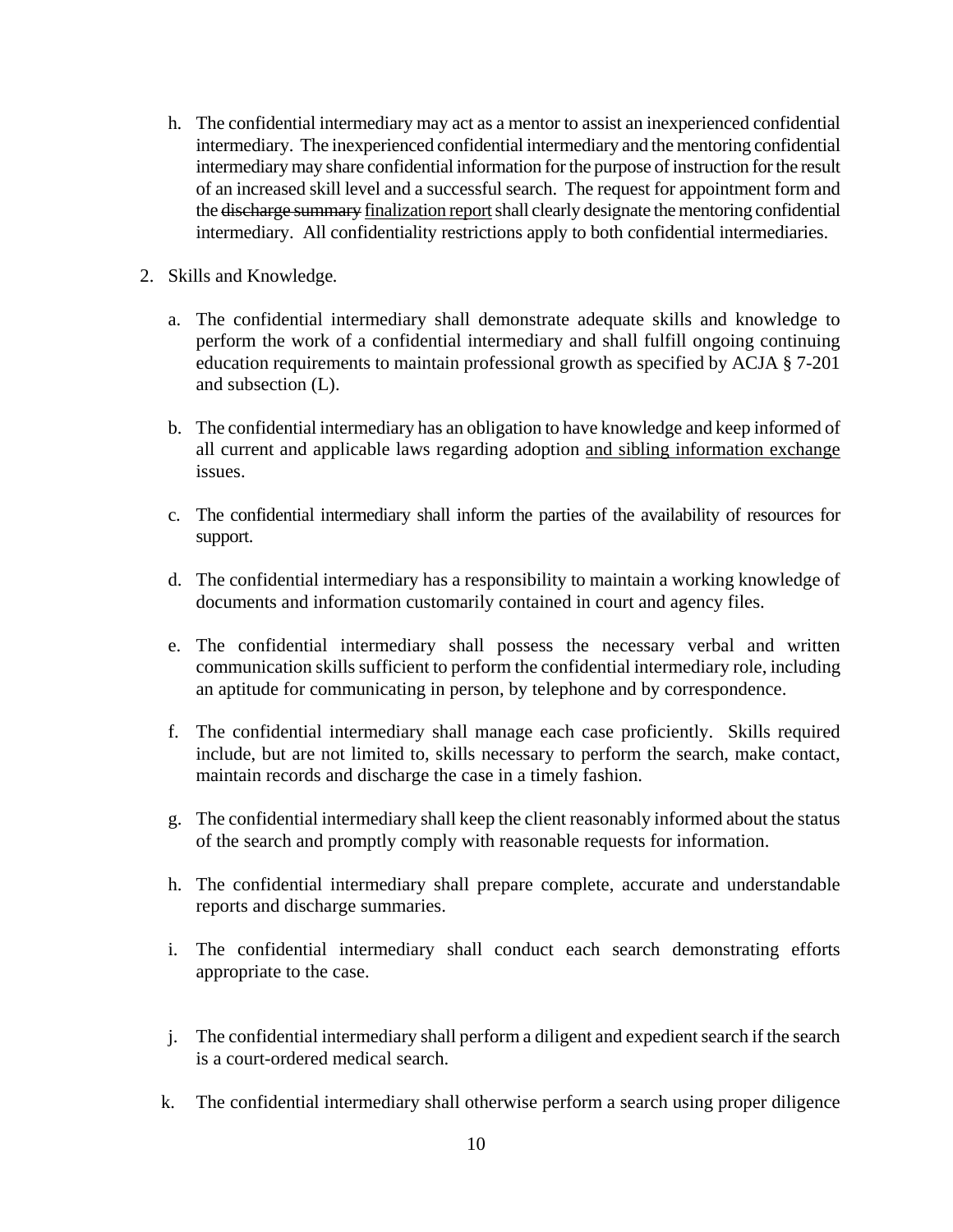pursuant to the agreement between the confidential intermediary and client.

- 3. Fees and Expenses.
	- a. The confidential intermediary shall charge only those fees and expenses that are reasonable in amounts and necessarily incurred in order to conduct the search and provide services pursuant to Arizona law, ACJA § 7-201, this section and administrative orders adopted by the supreme court.
	- b. The confidential intermediary shall not charge more than the amounts permitted pursuant to subsection (M).
	- c. The confidential intermediary shall return to the client all fees collected in advance but not earned.
- 4. Sensitivity and Professionalism.
	- a. The confidential intermediary shall exercise the highest degree of sensitivity and professionalism in all interactions with clients, the party located and others with whom they come in contact during the search. This includes the ability to empathize with others, be discreet in dealing with confidential information and recognize the emotions of adoption members all involved parties.
	- b. The confidential intermediary shall strive to develop professional objectivity regarding biases, attitudes and beliefs about adoption, and reunion and sibling information exchange issues.
	- c. The confidential intermediary shall demonstrate the ability to work with individuals regardless of differing culture, ethnicity or lifestyle*.*
	- d. The confidential intermediary shall not remove adoption case or sibling information records from agency or court files or falsify or alter records.
	- e. The confidential intermediary shall not use materials or employ methods that are not consistent with the role of a confidential intermediary and shall not use materials or employ methods for personal benefit or in ways that conflict with the goals and role of a confidential intermediary.
	- f. The confidential intermediary shall not assume the role of a therapist or counselor when acting in the capacity of a confidential intermediary, even if otherwise qualified to do so, but may provide initial education and information. A confidential intermediary shall demonstrate understanding of how the confidential intermediary role differs from that of a counselor or an advocate.
	- g. The confidential intermediary shall not provide or offer to provide legal advice in the role of a confidential intermediary.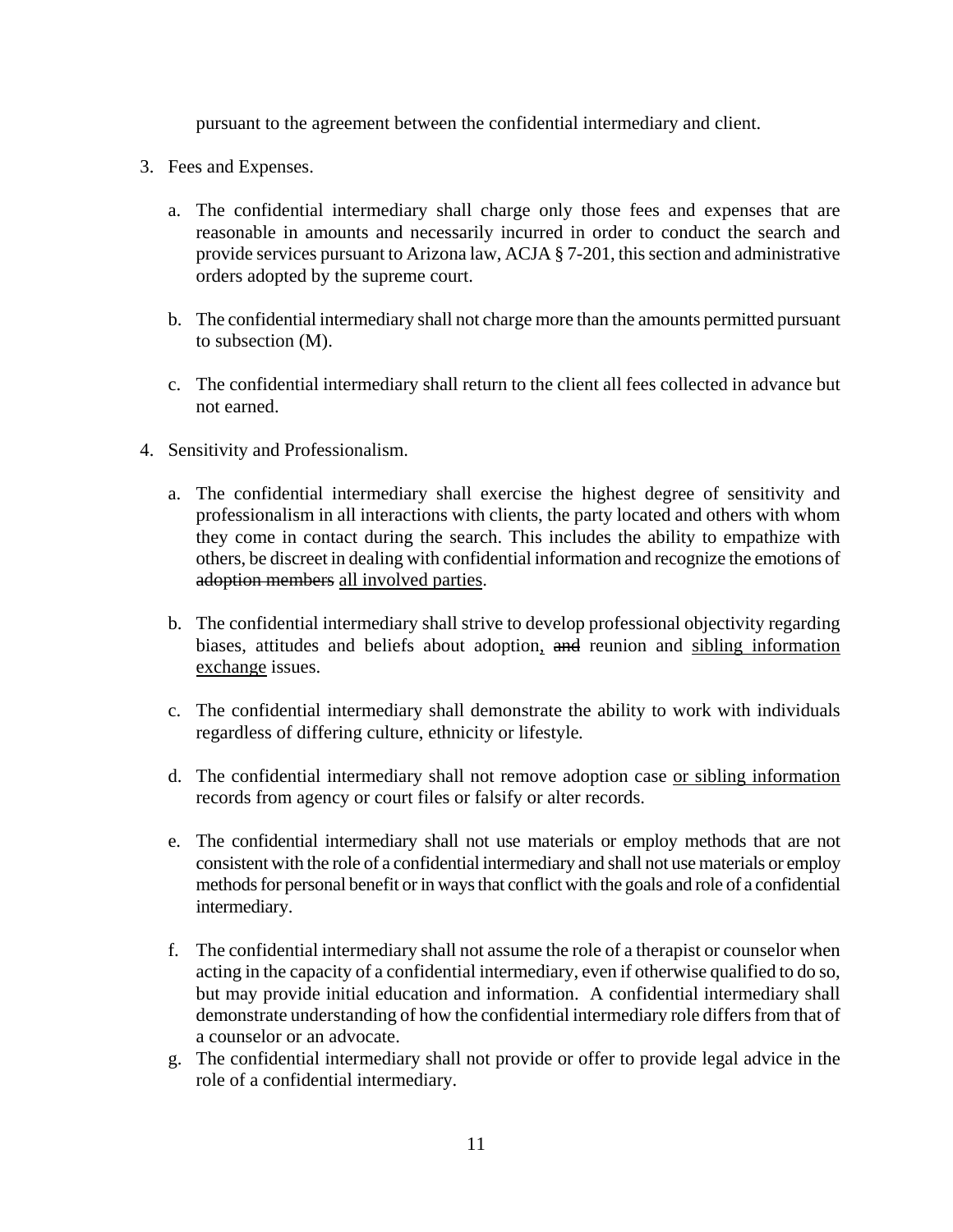- h. The confidential intermediary shall not violate any rules or policies regarding the confidential intermediary or sibling information exchange programs as established by the supreme court or conduct themselves in a manner that would reflect adversely on the judiciary, courts or other agencies involved in the administration of justice.
- 5. Ethics.
	- a. The search and reunion of adopted individuals, adoptive parents and birth parents and former dependant children are highly charged emotionally. Because the primary sources of information about the unknown parties are confidential, the confidential intermediary is held to the highest standards of trust, impartiality and respect in the performance of services.
	- b. The confidential intermediary shall perform services in a manner consistent with legal and ethical standards.
	- c. The confidential intermediary shall not assume the role of an advocate or use coercion or undue influence to persuade any party to the search to take or not to take any action.
	- d. The confidential intermediary shall be cognizant of personal limitations of knowledge and experience and may consult other experienced confidential intermediaries about a case if ACJA §§ 7-201, -203, administrative orders, Arizona statutes, standards of conduct or training manuals do not provide the guidance necessary to address difficult ethical issues. Nonetheless, the confidential intermediary is ultimately responsible for decisions made in regard to the case.
	- e. The confidential intermediary shall avoid any conflict of interest or the appearance of a conflict of interest.
		- (1) The confidential intermediary shall not accept appointment to a case a search request or continue on a case involving a relative or business associate or a personal friend where the relationship is such that the relative, business associate or personal friend may exert undue pressure on the confidential intermediary.
		- (2) The confidential intermediary shall not accept an appointment or continue a search request on any case where the confidential intermediary cannot act in an objective manner or perform services as required.
		- (3) The confidential intermediary shall not accept an appointment a search request or serve as a confidential intermediary for the purpose of taking advantage of any party to the search for personal or professional gain.
	- f. The confidential intermediary shall avoid misrepresenting the purposes of the confidential intermediary or sibling information exchange programs, the confidential intermediary's qualifications, fees or any other information relating to the role of the confidential intermediary. The confidential intermediary shall avoid misrepresenting to any client or any party located any circumstances or information specific to a case.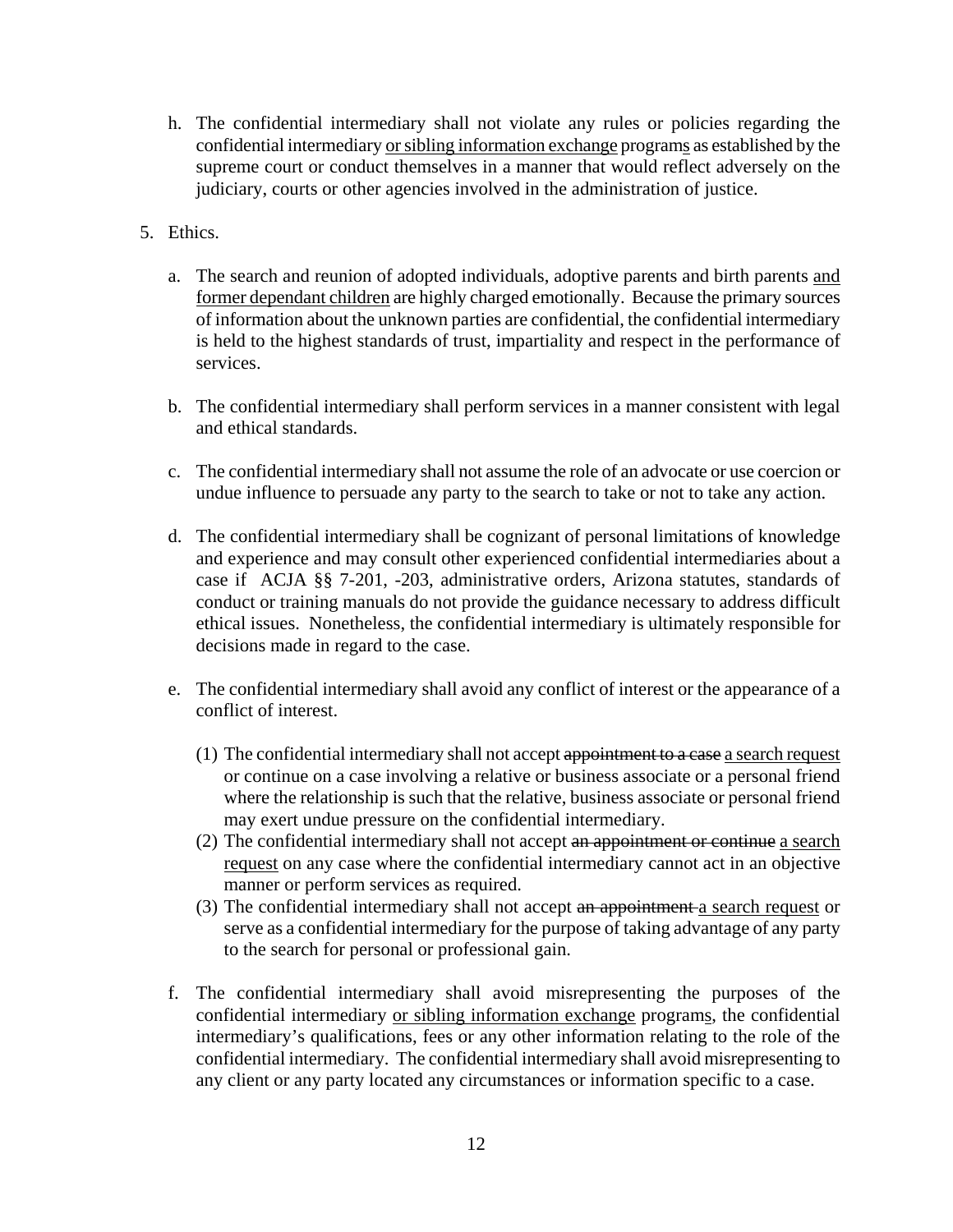- g. The confidential intermediary shall avoid utilizing certification in any manner to gain access to information or services for purposes other than those of the confidential intermediary program.
- 6.Compliance. The confidential intermediary shall perform all services and discharge all obligations in accordance with current Arizona and federal laws, ACJA §§ 7-201, -203 and administrative orders adopted by the supreme court governing the certification of confidential intermediaries.
- **K. Fee Schedule.** Pursuant to A.R.S. § 8-134(I) and A.R.S. § 8-543, the supreme court shall administer the confidential intermediary and sibling information exchange programs. The court shall adopt rules and procedures necessary to implement the programs, including qualifications, required and permissible fees.
	- 1. Initial Certification
		- a. Individual Initial Certification

| (1) For certification expiring more than one year after application date<br>(2) For certification expiring less than one year after application date | \$100.00<br>\$50.00 |
|------------------------------------------------------------------------------------------------------------------------------------------------------|---------------------|
| b. Fingerprint Application Processing Fee                                                                                                            |                     |
| (Rate as set by Arizona law and subject to change.)                                                                                                  |                     |
| c. Initial Training Session                                                                                                                          | \$100.00            |
| d. Government Agency Initial Certification                                                                                                           |                     |
| (Applicable to all designated agency representatives and agency<br>individuals seeking training or certification. The initial certification fee      |                     |

is waived, applicants are required to pay only the fees for training and fingerprinting.)

2. Examination Fees

|  | a. Applicants for Initial Certification | \$50.00 |
|--|-----------------------------------------|---------|
|--|-----------------------------------------|---------|

b. Reexaminations  $\frac{1}{2}$  50.00

(For any applicant who did not pass the examination on the first attempt. The \$50.00 fee applies to each reexamination.)

c. Reregistration for Examination  $\frac{1}{2}$  50.00

(For any applicant who registers for an examination date and fails to appear at the designated site on the scheduled date and time.)

3. Renewal Certification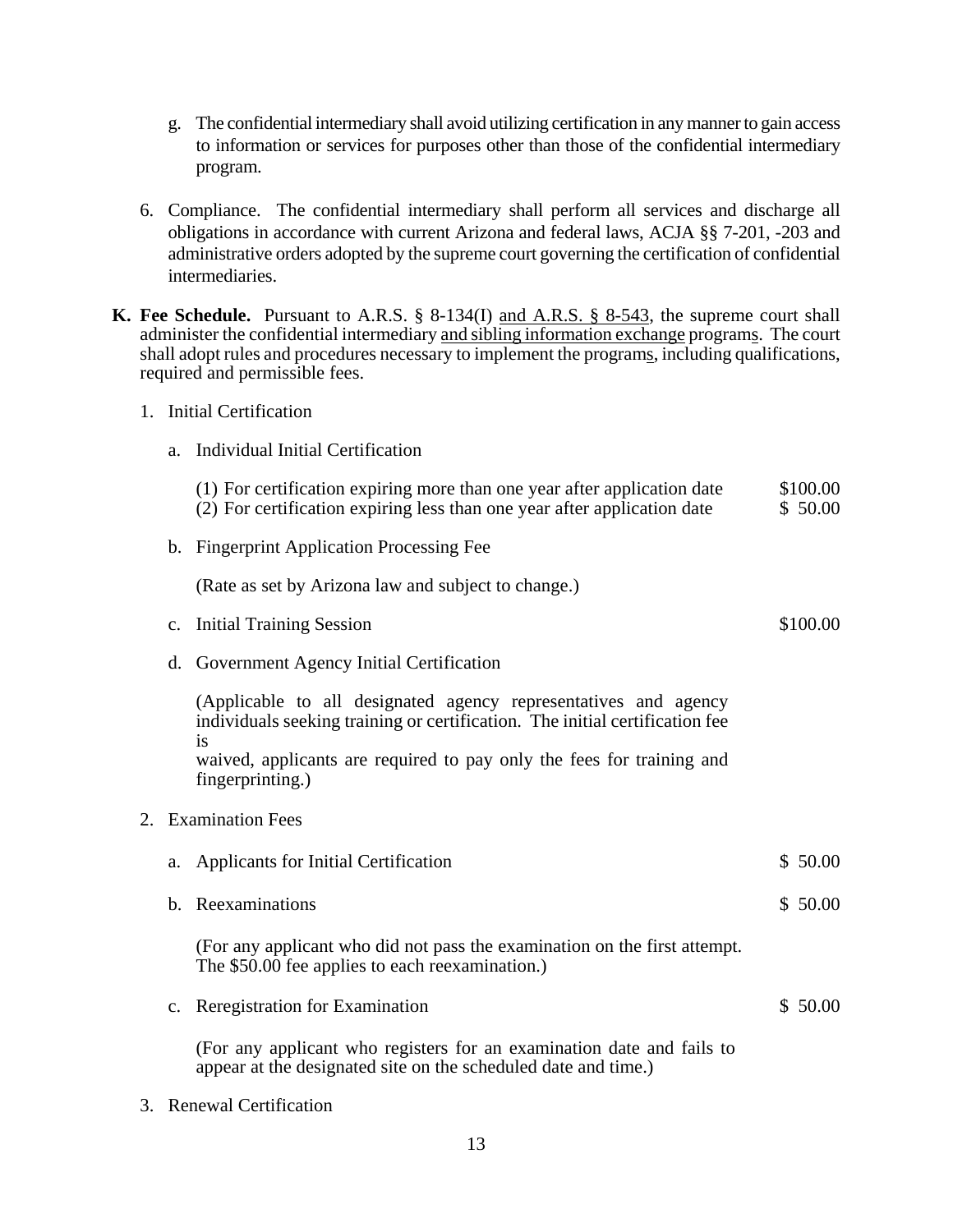|    | a.             | Individual Renewal Certification Fee                                                                                                                          |    | \$100.00 |
|----|----------------|---------------------------------------------------------------------------------------------------------------------------------------------------------------|----|----------|
|    | b.             | Governmental Agency Renewal Certification                                                                                                                     |    |          |
|    |                | (Applicable to all designated agency representatives and agency<br>individuals seeking renewal of certification. The renewal certification fee<br>is waived.) |    |          |
|    | $C_{-}$        | Late Renewal                                                                                                                                                  |    | \$50.00  |
|    | d.             | <b>Inactive Status</b>                                                                                                                                        |    | \$50.00  |
|    | e.             | <b>Delinquent Continuing Education</b>                                                                                                                        |    | \$50.00  |
| 4. |                | Miscellaneous Fees.                                                                                                                                           |    |          |
|    | a.             | Replacement of Certificate, Badge or Name Change                                                                                                              |    | \$25.00  |
|    | $\mathbf{b}$ . | Public Record Request per Page Copy                                                                                                                           | \$ | .50      |
|    | $C_{\bullet}$  | Certificate of Correctness of Copy of Record                                                                                                                  |    | \$18.00  |
|    | d.             | <b>Reinstatement Application</b>                                                                                                                              |    | \$100.00 |
|    |                | (Application for reinstatement to certification after suspension or<br>revocation of certification.)                                                          |    |          |
|    | e.             | Initial Training Manual for Purchase Separately from Certification                                                                                            |    | \$ 75.00 |

#### **L. Continuing Education Policy.**

- 1. Purpose.
	- a. Ongoing continuing education is one method to ensure confidential intermediaries maintain competence in the field after certification is obtained. Continuing education also provides opportunities for confidential intermediaries to keep abreast of changes in the profession and the Arizona judicial system.
	- b. Pursuant to ACJA § 7-201(D) the board shall make recommendations to the supreme court regarding rules, policies, and procedures to implement and enforce the requirements regarding confidential intermediaries, including continuing education. This subsection is intended to provide direction to confidential intermediaries to ensure compliance with the continuing education requirements and to provide for equitable application and enforcement of the continuing education requirements.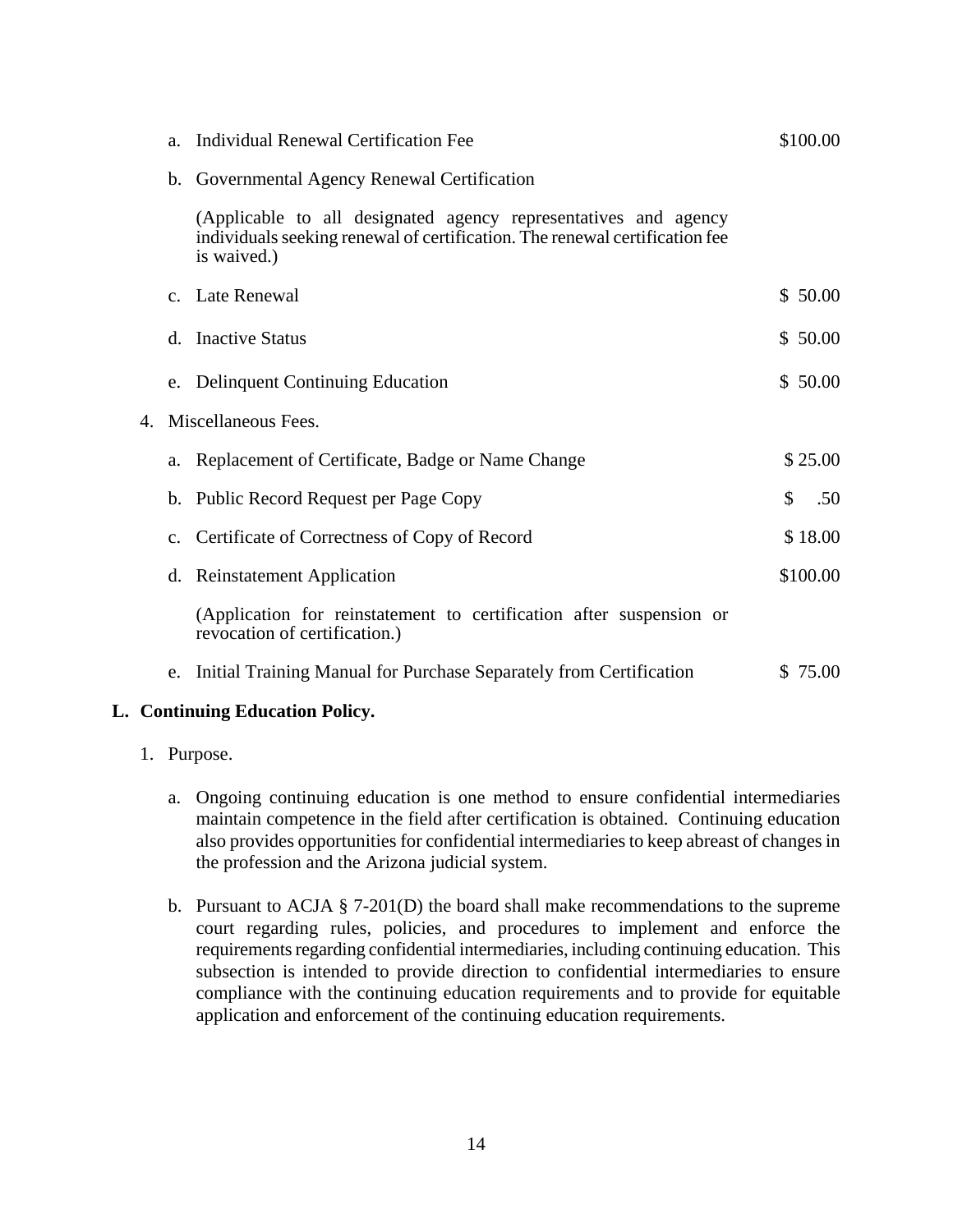- 2. Applicability. Pursuant to subsection  $(G)(2)$ :
	- a. All confidential intermediaries shall attend six hours of approved continuing education each year for a total of twelve hours of continuing education during each certificate period. A confidential intermediary shall complete a minimum of one hour each year of the continuing education requirement in an ethics based curriculum. The confidential intermediary shall submit documentation of completion of the continuing education requirement upon the request of the board or division staff. Hours of participation are not transferable to certification periods other than the one in which the participation occurred.
	- b. From and after November 1, 2006 and for every renewal of certification after that date, all confidential intermediaries shall comply with these adopted policies regarding continuing education.
- 3. Responsibilities of Confidential Intermediaries.
	- a. It is the responsibility of each confidential intermediary to ensure compliance with the continuing education requirements, maintain documentation of completion of continuing education, and to submit the maintained documentation to division staff upon the request of the board or division staff.
	- b. Upon request, each confidential intermediary shall provide any additional information required by the board or division staff when reviewing renewal applications and continuing education documentation.
	- c. Continuing education not recognized for credit upon board review does not in any way relieve the confidential intermediary of the responsibility to complete the required hours of continuing education.
- 4. Authorized Continuing Education Activities.
	- a. Continuing Education. Continuing education activity shall address areas of proficiency, competency, and performance of a confidential intermediary, impart knowledge and understanding of the profession, search techniques, Arizona court jurisdiction and responsibilities, Arizona tribal court system, cultural issues, administrative matters and areas involving adoption, and the adoption triad, and dependency.
	- b. Conferences. A confidential intermediary may receive continuing education credit for attendance at a conference relevant to the profession. A confidential intermediary may receive 100 percent of the continuing education credits for attendance at the conference, if the conference is directly related to the confidential intermediary profession. Introductory remarks, breaks, meals, business meetings, and general sessions of the conference do not qualify as continuing education hours.
	- c. University, College and Other Educational Institution Courses. A confidential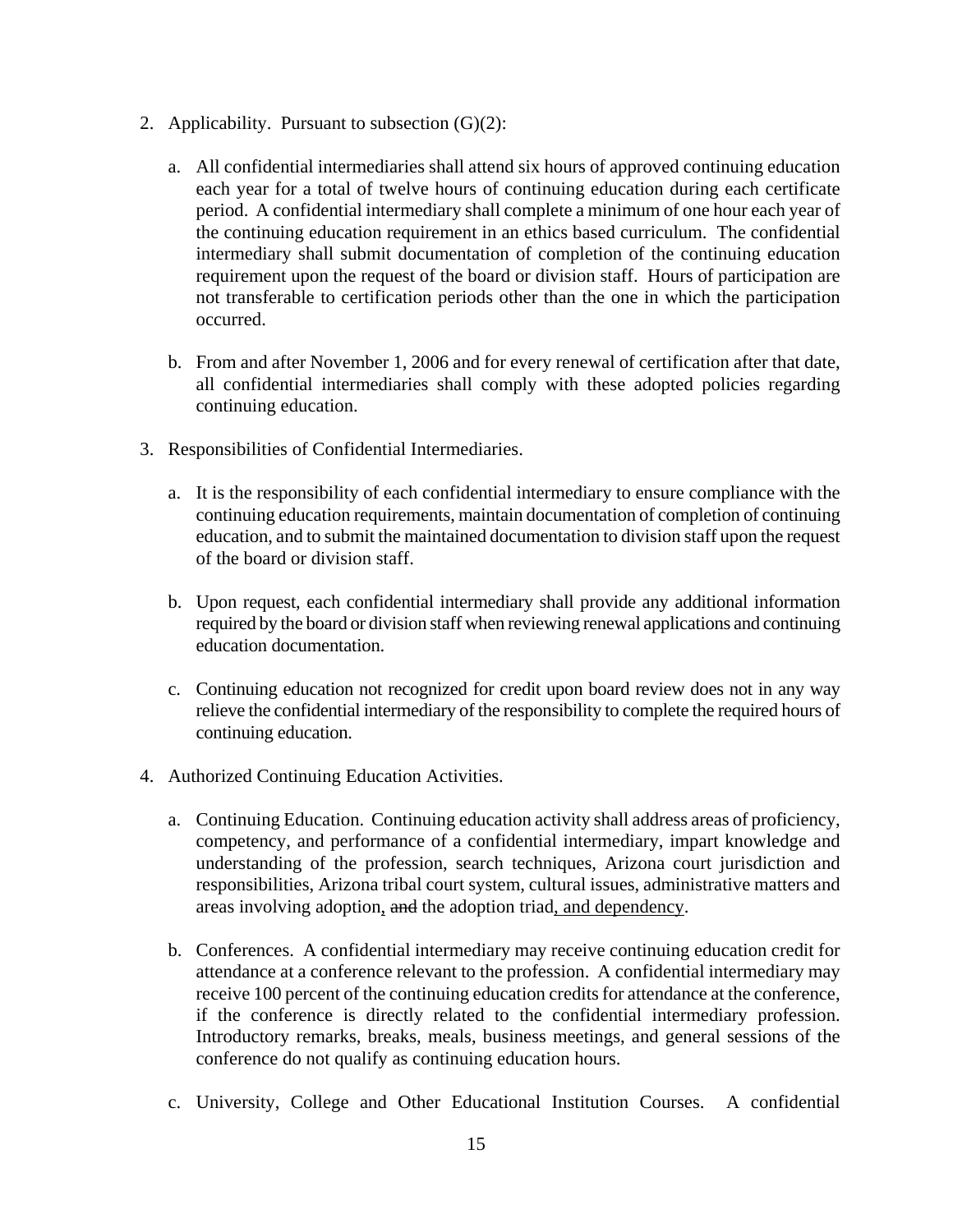intermediary may receive continuing education credit for a course provided by a university, college or other institutionally accredited educational program if the confidential intermediary successfully completes the course with a grade of "C" or better or a "pass" in a pass/fail grading system. A confidential intermediary may receive continuing education credit if the course is relevant to the confidential intermediary profession, adoption, adoption searches or a related field, up to two times the number of credit hours awarded by the educational institution. The maximum hours of continuing education credits earned from educational course work shall not exceed 50 percent of the total number of continuing education hours required for renewal.

- d. Authoring or Coauthoring Articles. A confidential intermediary may receive continuing education credit for authoring or coauthoring an article directly related to areas of adoptions, adoption searches or triad issues, if the article is published in a state or nationally recognized professional journal and if the article is a minimum of 1,000 words in length. A confidential intermediary may earn a maximum of one hour of continuing education credit each year for authoring of articles. A confidential intermediary shall not receive credit for the same article published in more than one publication or republished in the same publication in later editions.
- e. Self Study. A confidential intermediary may receive continuing education credit for self study activities, including correspondence courses, procedure manuals, video and audio tapes, online computer seminars, and other methods of independent learning. The maximum hours of continuing education credits earned in a self study format shall not exceed 50 percent of the total number of continuing education hours required for renewal.
- f. Serving as Faculty. A confidential intermediary may receive continuing education credit for serving as an instructor, speaker, panel or faculty member of an instructional seminar directly related to the profession of confidential intermediary. A confidential intermediary may receive continuing education credit for the presentation time and up to two hours of preparation time for each hour of presentation. The maximum hours of continuing education credits earned as faculty credit shall not exceed 50 percent of the total number of continuing education hours required for renewal and a confidential intermediary shall not receive duplicate credit for repeating a presentation during the certificate period.
- 5. Minimum Time. Each continuing education activity shall consist of at least 30 minutes of actual clock time spent by a confidential intermediary in actual attendance at and completion of a continuing education activity. "Actual clock time" includes the total number of hours attended, minus the time spent for introductory remarks, breaks, meals, and business meetings. After completion of the first 30 minutes of a continuing education activity, credit shall be recognized in fifteen minute increments.
- 6. Maximum Credit. Unless the board otherwise determines a continuing education activity is directly related to the confidential intermediary profession, a confidential intermediary shall not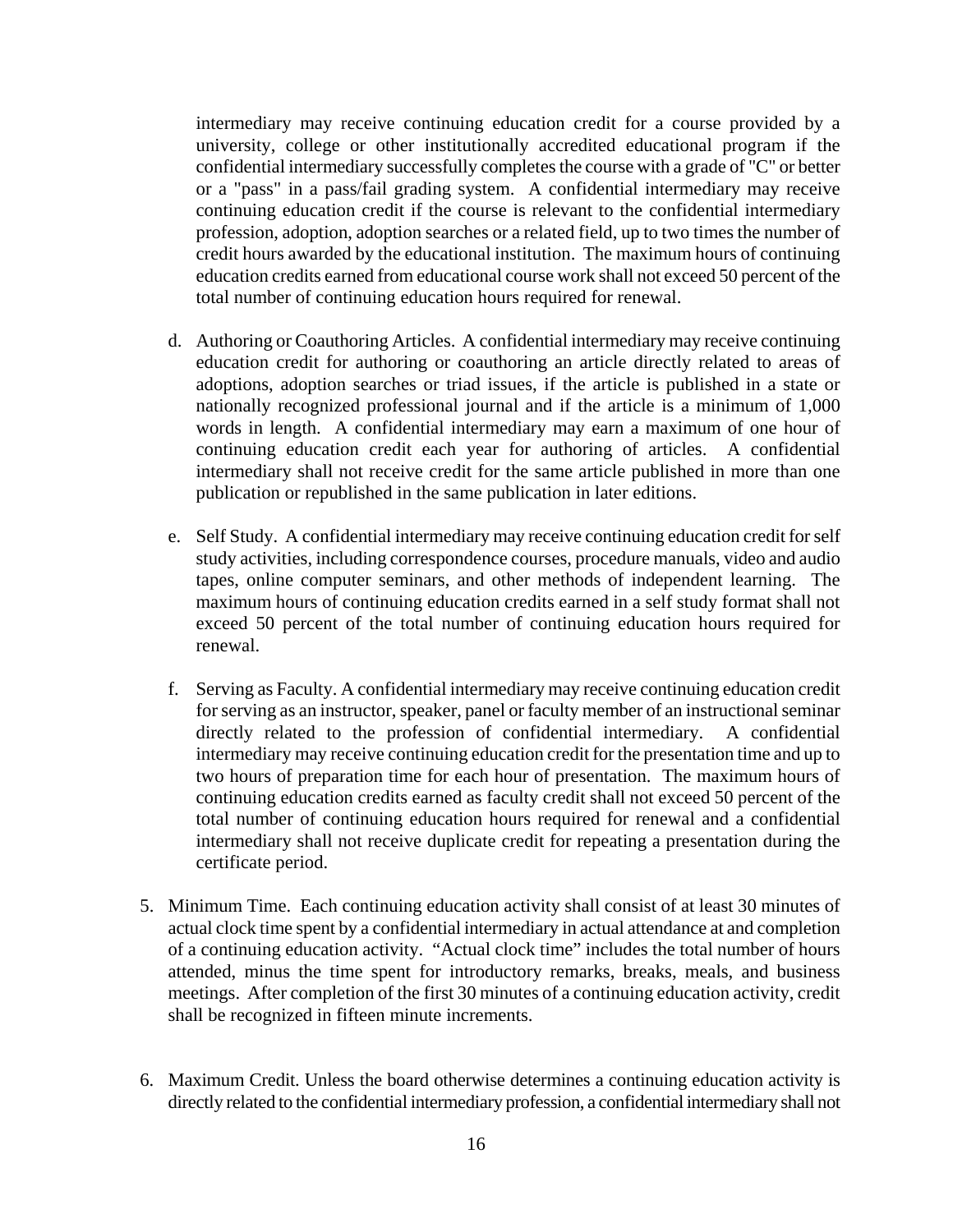receive more than 50 percent of the credit requirement for the certificate period through one activity.

- 7. Non-Qualifying Activities.
	- a. The following activities shall not qualify for continuing education credit for confidential intermediaries:
		- (1) Program training completed to qualify for certification;
		- (2) Mentoring. A confidential intermediary shall not receive continuing education credit for mentoring activities;
		- (3) Attendance or participation at professional or association business meetings, general sessions, elections, policymaking sessions or program orientation;
		- (4) Serving on committees or councils or as officers in a professional organization; and
		- (5) Activities completed as required by the board as part of a disciplinary action.
	- b. Repeat of an Activity. Continuing education activities repeated during a certificate period do not qualify for credited duplicate hours.
	- c. If a confidential intermediary attends part, but not all of a continuing education activity, the confidential intermediary is not eligible to claim partial credit completion.
- 8. Documentation of Attendance or Completion. When attending or completing a continuing education activity, each confidential intermediary shall obtain documentation of attendance or completion from the sponsoring entity. At a minimum, this documentation shall include the:
	- a. Name of the sponsor;
	- b. Name of the participant;
	- c. Topic of the subject matter;
	- d. Number of hours actually attended or the number of credit hours awarded by the sponsoring entity;
	- e. Date and place of the program; and
	- f. Signature of the sponsor or an official document from the sponsoring entity.
- 9. Compliance and Non-Compliance.
	- a. Affidavit of Compliance. A confidential intermediary shall submit an affidavit of continuing education compliance when applying for renewal of certification. The affidavit shall be in the format provided by the division staff.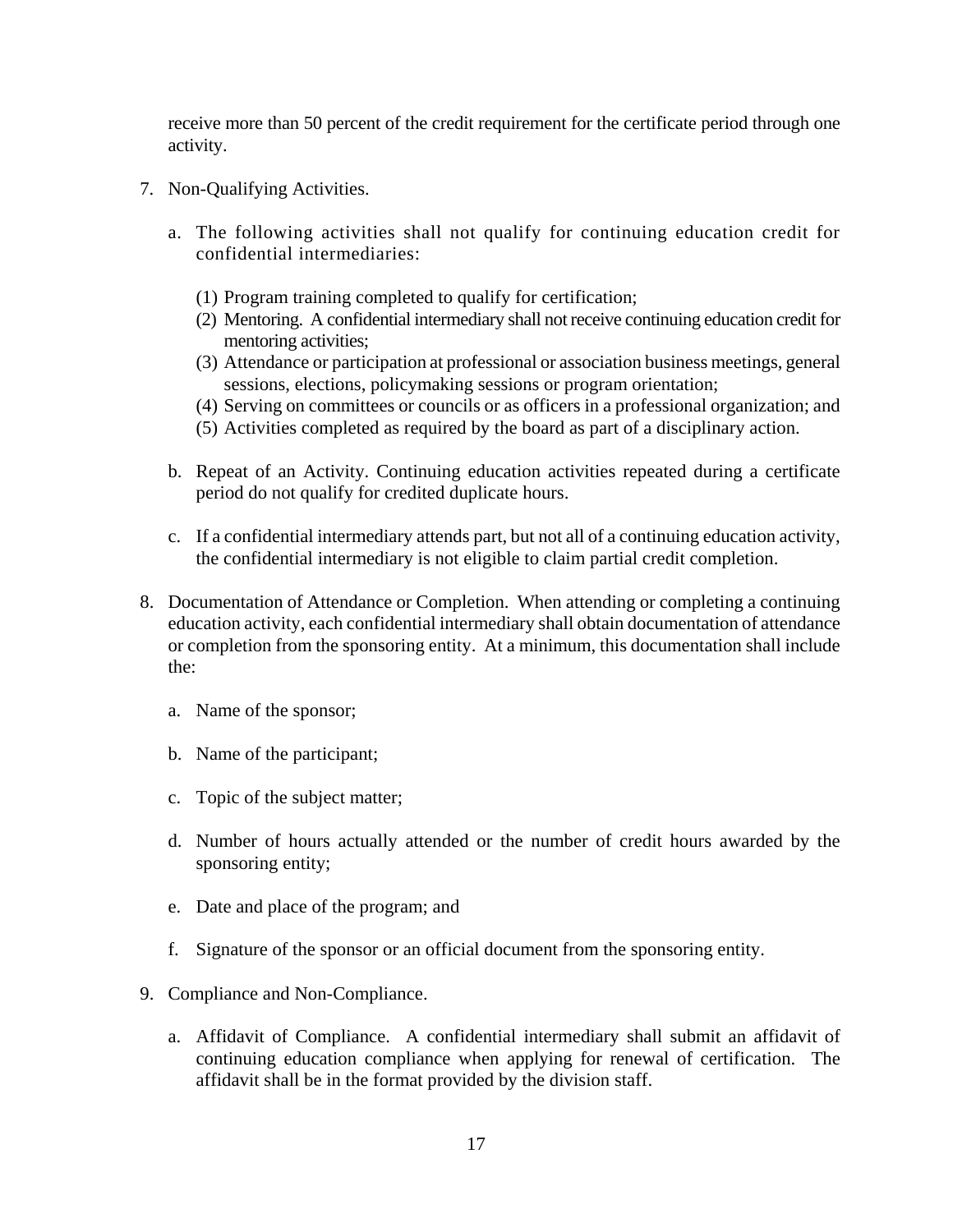- b. Proration of Continuing Education Requirement. A confidential intermediary whose certificate expires less than one year from the effective date of certification shall complete no less than six hours of continuing education credit during the balance of the certification period. In subsequent certification periods, the confidential intermediary shall complete the biennial twelve hour continuing education requirement. Proration of the continuing education requirement does not apply to confidential intermediaries who previously held certification and allowed their certification to lapse.
- c. Extension or Waiver of Continuing Education Requirements**.** A confidential intermediary seeking renewal of certification who has not fully complied with the continuing education requirements may request an extension or waiver of the continuing education requirements under the following conditions:
	- (1) The confidential intermediary submits a notarized written statement to the board, explaining the facts regarding non-compliance and requesting an extension or waiver of the requirements no later than the September  $15<sup>th</sup>$  preceding the October  $31<sup>st</sup>$ expiration of the certificate. Upon a showing of extenuating circumstances, the board may grant an extension of a maximum of 90 days for the confidential intermediary to complete the continuing education requirement.
	- (2) The board shall determine whether extenuating circumstances exist. In reviewing the request, the board shall consider if the confidential intermediary has been unable to devote sufficient hours to fulfill the requirements during the certificate period because of:
		- (a) full-time service in the armed forces of the United States during a substantial part of the certificate period;
		- (b) an incapacitating illness documented by a statement from a currently licensed physician;
		- (c) a physical inability to travel to the sites of approved programs documented by a statement from a currently licensed physician; or
		- (d) any other special circumstances the board deems appropriate.
	- (3) A confidential intermediary whose certificate has been suspended or revoked by the board is not eligible to request a waiver or extension of the continuing education requirement.
	- (4) The board or division staff may request documentation or additional information from a confidential intermediary applying for renewal to verify compliance with the continuing education requirements. If the confidential intermediary fails to provide the requested documentation or additional information, the board may deem the application for renewal incomplete and deny renewal of certification.
- d. Random Audits of Continuing Education Compliance. During each renewal review period, the board shall direct division staff to randomly select a specified number of confidential intermediaries to demonstrate continuing education requirement compliance through submission of proof of continuing education participation. Refusal or failure to respond to a request from the board or division staff for audit documentation of continuing education compliance may result in denial of renewal of certification or disciplinary action pursuant to ACJA § 7-201 and this section.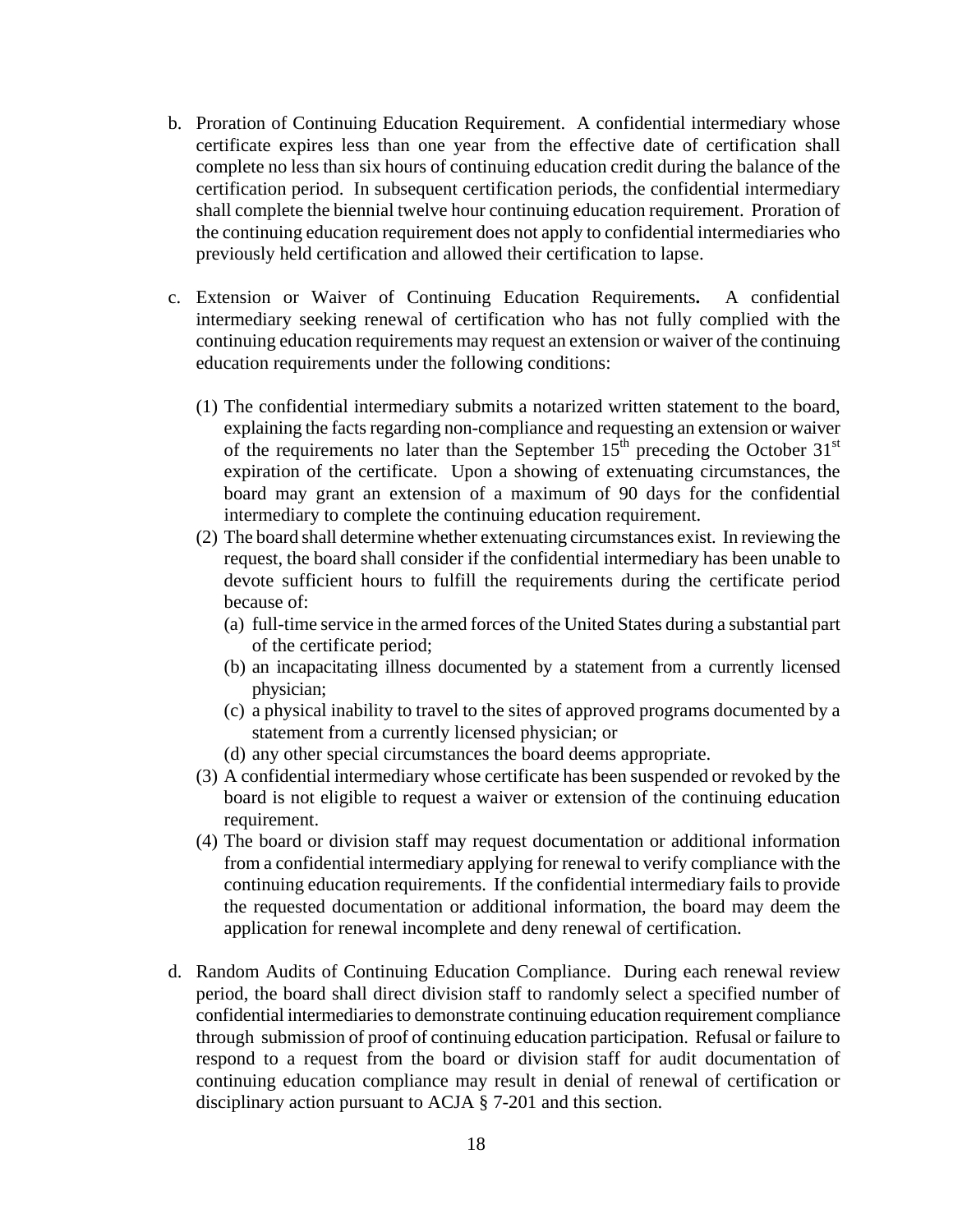- e. A confidential intermediary who fails to complete the continuing education requirement, completes any portion of the continuing education requirement late, falsifies documents, or misrepresents attendance or an activity is subject to any or all of the following actions of the board:
	- (1) Assessment of the delinquent continuing education fee;
	- (2) Denial of renewal of certification; and
	- (3) Disciplinary action pursuant to ACJA § 7-201(H) and this section.
- 10. Board Decision Regarding Continuing Education Compliance.
	- a. Upon a review of continuing education documentation and any applicable additional information requested, the board may:
		- (1) Recognize compliance by the confidential intermediary with the continuing education requirement;
		- (2) Require additional information from the confidential intermediary seeking renewal before making a decision;
		- (3) Recognize partial compliance with the requirement and order remedial measures; or
		- (4) Enter a finding of non-compliance.
	- b. The division staff shall promptly notify the confidential intermediary, in writing, of the board's decision. A confidential intermediary may appeal the decision by submitting a written request for review to the confidential intermediary program within fifteen days of receipt of notification of the board's decision. The confidential intermediary requesting review may request to appear before the board at the next available regularly scheduled board meeting.
	- c. The certification of a confidential intermediary who timely appeals a decision by the board regarding continuing education shall continue in force until a final decision is made by the board.
	- d. The board shall make the decision on the appeal in writing. The decision is final and binding.
- **M. Client Fee Schedule.** Pursuant to A.R.S. § 8-134(I) and A.R.S. § 8-543, the supreme court shall administer the confidential intermediary and sibling information exchange programs. The court shall adopt rules and procedures necessary to implement the programs, including required and permissible fees. A confidential intermediary may charge clients an amount not to exceed the fees listed in this subsection for adoption search related services.
	- 1. Initial Appointment Search Set-Up Fee \$100.00

(This is a one time fee the confidential intermediary may charge and collect for services that result in a search appointment services. These services include initial review and consultation related to services and processes and